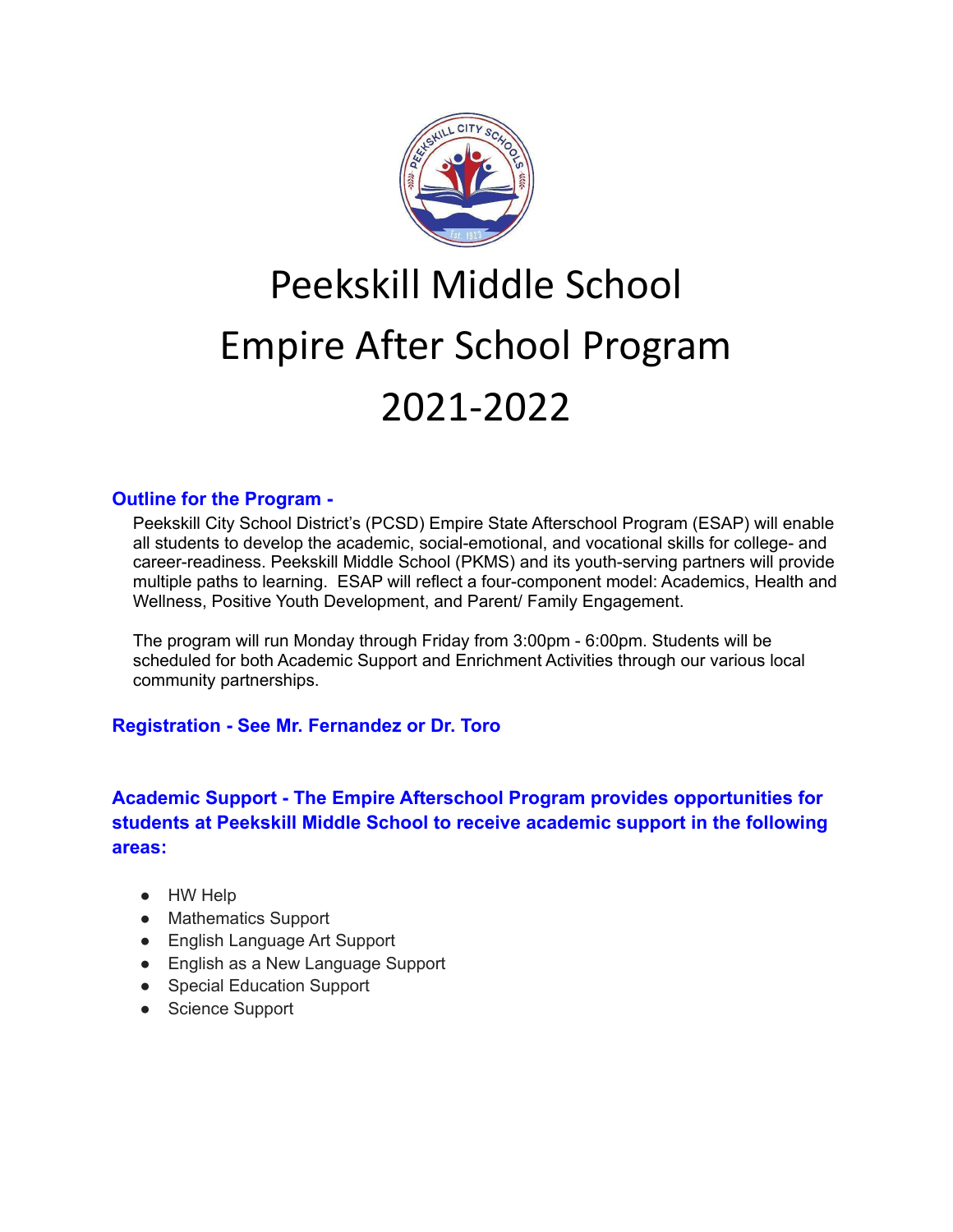**Extra Curricular Enrichment Opportunities - The Empire Afterschool Program provides rich opportunities for students to engage in activities designed to enhance their application of academic knowledge while having fun and enhancing other skill sets.**

- **● Monday**
	- Music Band (Arts 10566) Offsite at the Assumption Church in Peekskill 4:30-6:00
		- Students will have the opportunity to listen, learn and make music together with real instruments. Participants will have lessons and collaboration opportunities with professional musicians. Classes will also include African Percussion where students will participate in hands-on African Drumming lessons.
	- Intramural Sports (Spring)
		- Flag football, Soccer, etc.
- **● Tuesday**
	- Theater and Improv. (New Era)
		- Theatre as a tool for building character and life skills self awareness, building confidence and teamwork.
	- African Drumming
	- Boat Building (Youth Bureau)
		- Learn how to build a boat and practice your skills with building small boat models
	- Recycling GlobeTrotters (New Era)
		- Creating up-cycled treasures. Projects will include Driftwood Halloween Art, repurposed t-shirt art, musical instruments (Rain stick, Djembe drums), Masks from around the world and more.
	- Intramural Sports (Spring)
		- Flag football, Soccer, etc.
- **● Wednesday**
	- Dance [Hip Hop and Modern dance] (New Era)
		- Using dance as a tool for self expression and self awareness
	- Mural Class (Arts 10566) 4:00 5:30pm
		- Students will learn to create BIG and collaborate in designing a mural for the Peekskill community
	- Abrakadoodle Arts
		- Provide art lessons to students. Students will develop their art independently and be creative through the use of painting.
	- Music Production (Arts 10566) Offsite at the Assumption Church in Peekskill 4:30-6:00
		- During hands-on lessons and instruction from professional musician, Alex Smith, students will learn about music production using current software such as SoundCloud, and Bandcamp along with studio equipment including keyboards, laptops, microphones and headsets.
	- Yoga 4:00 5:00pm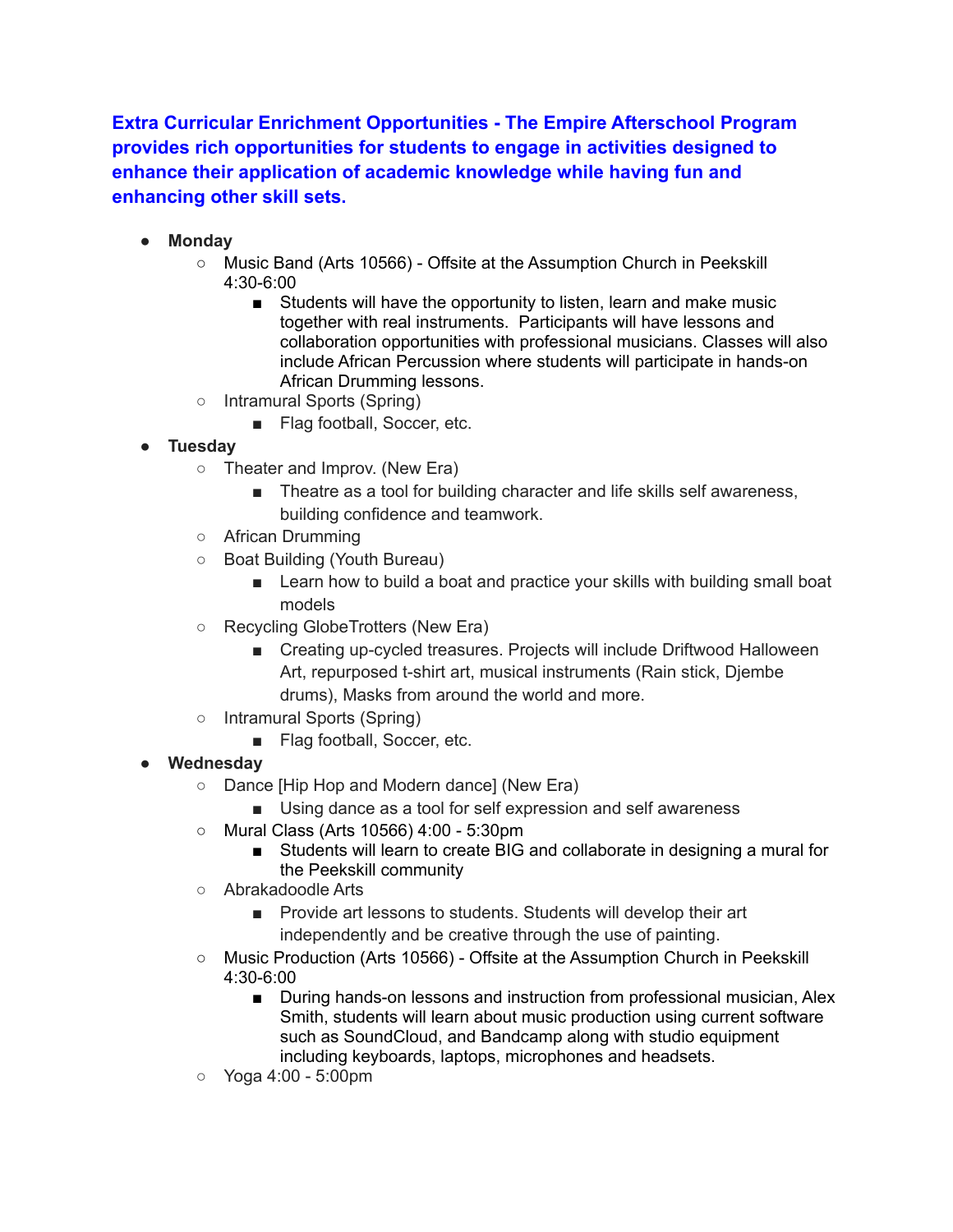### **● Thursday**

- Photography and Filmmaking (New Era)
	- Tell their stories in a way that impact how they view themselves and the world
- Fiber Arts (Arts 10566)
	- Fiber Artist Heather Amabale will introduce weaving and pattern techniques with manipulative fibers such as string and yarn, creating individual woven pieces while simultaneously working on motor skills and student focus.
- African Drumming
- Playwriting (Arts 10566)
	- This playwriting course will focus on development and presentation of theater performance through playwriting. Students will create dialogue, short skits and small performance pieces based on family and community reflections.
- Intramural Sports (Spring)
	- Flag football, Soccer, etc.
- **● Friday**
	- Abrakadoodle Arts
		- Provide art lessons to students. Students will develop their art independently and be creative through the use of painting.
	- Discover Peekskill (Arts 10566)
		- Learn about the history of Peekskill in a fun setting
	- Yoga 4:00 5:00pm
	- Intramural Sports (Spring)
		- Flag football, Soccer, etc.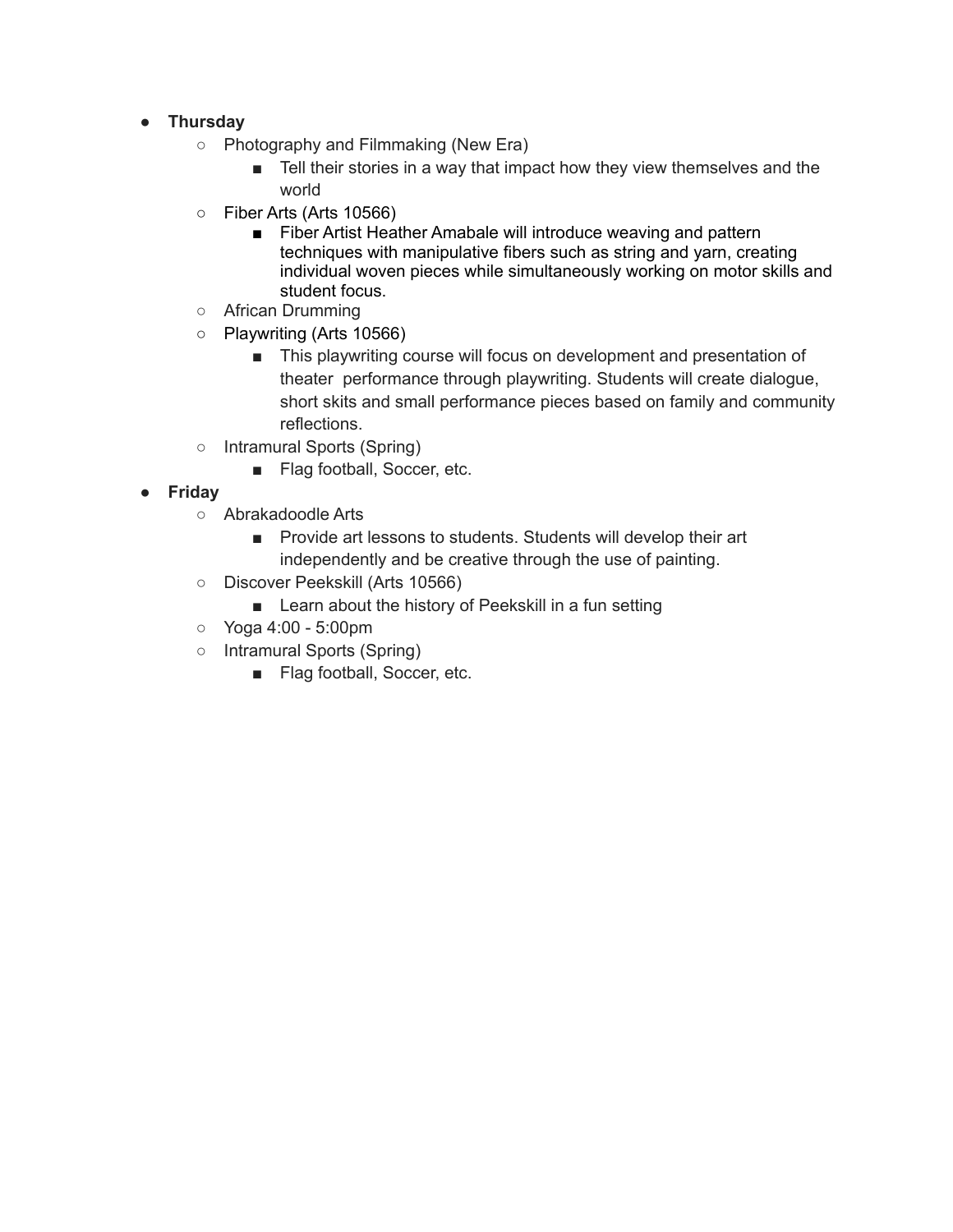

# Peekskill Middle School Empire Programa Después de la Escuela 2021-2022

### **Esquema del programa -**

El Empire State Afterschool Program (ESAP) del Distrito Escolar de la Ciudad de Peekskill (PCSD) permitirá a todos los estudiantes desarrollar las habilidades académicas, socioemocionales y vocacionales para la preparación universitaria y profesional. La Escuela Intermedia Peekskill (PKMS) y sus socios que atienden a los jóvenes brindarán múltiples caminos hacia el aprendizaje. ESAP reflejará un modelo de cuatro componentes: académico, salud y bienestar, desarrollo juvenil positivo y participación de los padres y la familia.

El programa se desarrollará de lunes a viernes de 3:00 pm a 6:00 pm. Los estudiantes serán programados para actividades de enriquecimiento y apoyo académico a través de nuestras diversas asociaciones de la comunidad local.

# **Registro: Ver al Sr. Fernández o al Dr. Toro**

**Apoyo académico: el programa extracurricular Empire ofrece oportunidades para que los estudiantes de la escuela secundaria Peekskill reciban apoyo académico en las siguientes áreas:**

- Ayuda HW
- Apoyo de Matemáticas
- Apoyo de arte en inglés
- Apoyo de inglés como nuevo idioma
- Apoyo de educación especial
- Apoyo científico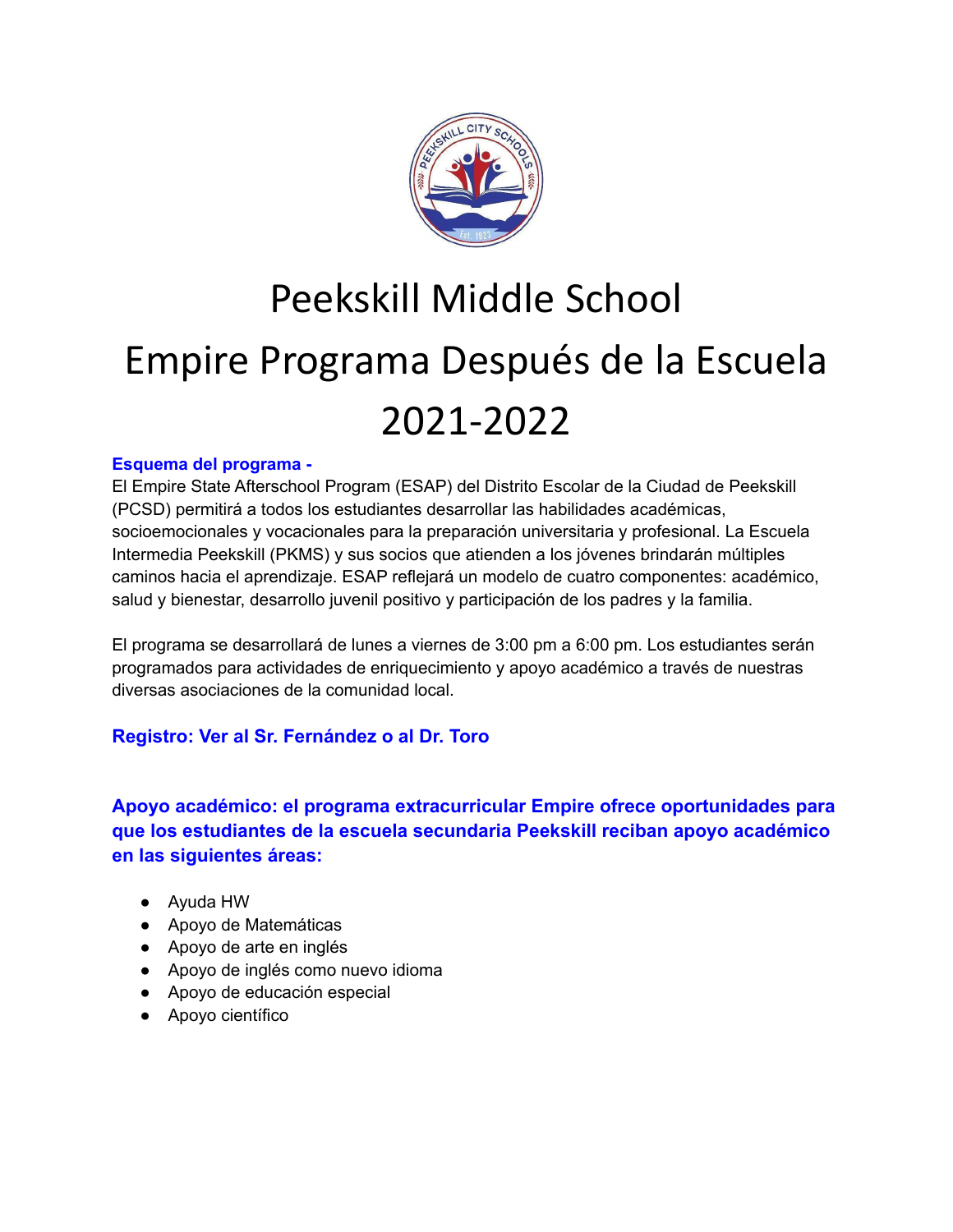**Oportunidades de enriquecimiento extracurricular: el programa extracurricular de Empire ofrece ricas oportunidades para que los estudiantes participen en actividades diseñadas para mejorar su aplicación del conocimiento académico mientras se divierten y mejoran otras habilidades.**

- **● Lunes**
	- Banda de música (Arts 10566) Fuera del sitio en la Iglesia de la Asunción en Peekskill 4:30-6:00
		- Los estudiantes tendrán la oportunidad de escuchar, aprender y hacer música junto con instrumentos reales. Los participantes tendrán lecciones y oportunidades de colaboración con músicos profesionales. Las clases también incluirán percusión africana donde los estudiantes participarán en lecciones prácticas de percusión africana.
	- Deportes intramuros (Primavera)
		- Fútbol Americano de bandera, fútbol, etc.
- **● Martes**
	- Teatro e Improvisación. (Nueva era)
		- El teatro como herramienta para desarrollar el carácter y las habilidades para la vida, la autoconciencia, la confianza y el trabajo en equipo.
	- Tambor Africano
	- Construcción de barcos (Oficina de la Juventud)
		- Aprenda a construir un bote y practique sus habilidades construyendo modelos de botes pequeños
	- Reciclaje de GlobeTrotters (Nueva Era)
		- Creando tesoros reciclados. Los proyectos incluirán Driftwood Halloween Art, camisetas reutilizadas, instrumentos musicales (palo de lluvia, tambores Djembe), máscaras de todo el mundo y más.
	- Deportes intramuros (Primavera)
		- Fútbol Americano de bandera, fútbol, etc

### **● Miércoles**

- Danza [Hip Hop y danza moderna] (Nueva Era)
	- Usar la danza como herramienta para la autoexpresión y la autoconciencia.
- Producción musical (Arts 10566) Fuera del sitio en la Iglesia de la Asunción en Peekskill 4:30-6:00
	- Durante las lecciones y la instrucción del músico profesional, Alex Smith, los estudiantes aprenderán sobre la producción musical utilizando software actual como SoundCloud y Bandcamp junto con equipos de estudio que incluyen teclados, computadoras portátiles, micrófonos y auriculares.
- Clase de Mural (Arts 10566)
	- Los estudiantes aprenderán a crear GRANDE y a colaborar en el diseño de un mural para la comunidad de Peekskill.